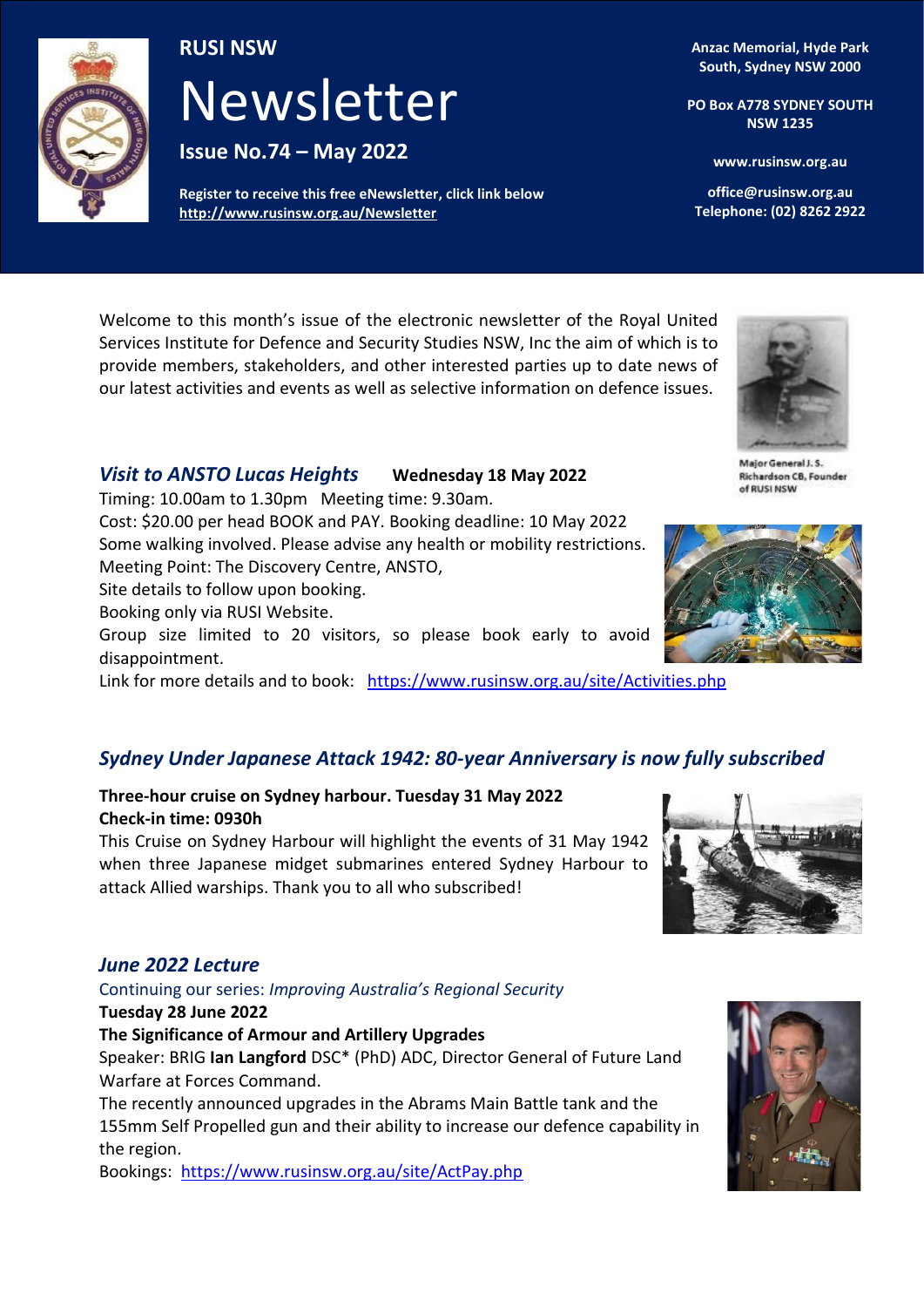### *In this issue:*

RUSI NSW lectures and Activities p.1 President's message p.2-3 Ways to connect and network with RUSI NSW p.3 Current Geostrategic Issues p.4-5 Catch up with RUSI NSW past lectures p.6 Tackling our archives p.7 Latest Defence News and more p.8-13 International Defence News p.14

### *Institute Membership News*

A special welcome is extended to the new members:

**Mr Peter Limebeer, Dr Paul Myers** and **Miss Dilani Arulanandam**



### *RUSI NSW President's Message May 2022*



This month I had the privilege of attending by invitation the Indo Pacific 2022- the International Maritime Exposition and Navy Sea Power Conference held at Darling Harbour as an official guest, and I commend this 2 yearly Conference to you when it occurs again. It is a major international scale event- strongly supported by our Defence Industries, Government, and our international allies- with many Heads of Foreign Navies as official guests. I had the privilege of attending both the Chief of Navy's reception, and the official reception honouring the Battle of the Coral Sea, both events held on board our latest AWD- HMAS Sydney V- at Fleet Base East, and was

most impressed by the efficiency of the events, the impressive scope of the exhibits, and the wide range of

'foreign power' senior Military officers attending. It was also an excellent opportunity for me to promote awareness of RUSINSW and our Ursula Davidson Library.

#### **Our New Office Manager Mr. Greg Stevenson**

As announced last month, we have two new volunteers filling key positions at RUSI NSW as from 30 Jun- Mr. Roger Perry as incoming Treasurer and Mr. Greg Stevenson the new Office Manager.

Greg has previously occupied the role of book sales manager, and at present he plans to continue on in both roles- Office Manager as from nlt 30 Jun and Book Sales Manager- so thanks Greg!

As Greg has actively commenced the transition working with Phil Wood, I have chosen to introduce him this month. Here are Greg's details as provided by him, and his photo is attached. Please welcome Greg into his new role when you see him-thanks.

"*My name is Greg Stevenson and I'm a retired Qantas Aircraft Engineer with over 42 years' experience and now taking up the important role of Office Manager with RUSI NSW. Looking forward to achieving all that is asked of me and looking after all the Members of this great Institute."*

#### **Our RUSI NSW activities during May/ June**

We have been advised that our scheduled April monthly lecture- which was



Roger Perry - Treasurer



Greg Stevenson - Office Manager

always scheduled to be a webcast only due to its proximity to Anzac Day celebrations- will now be further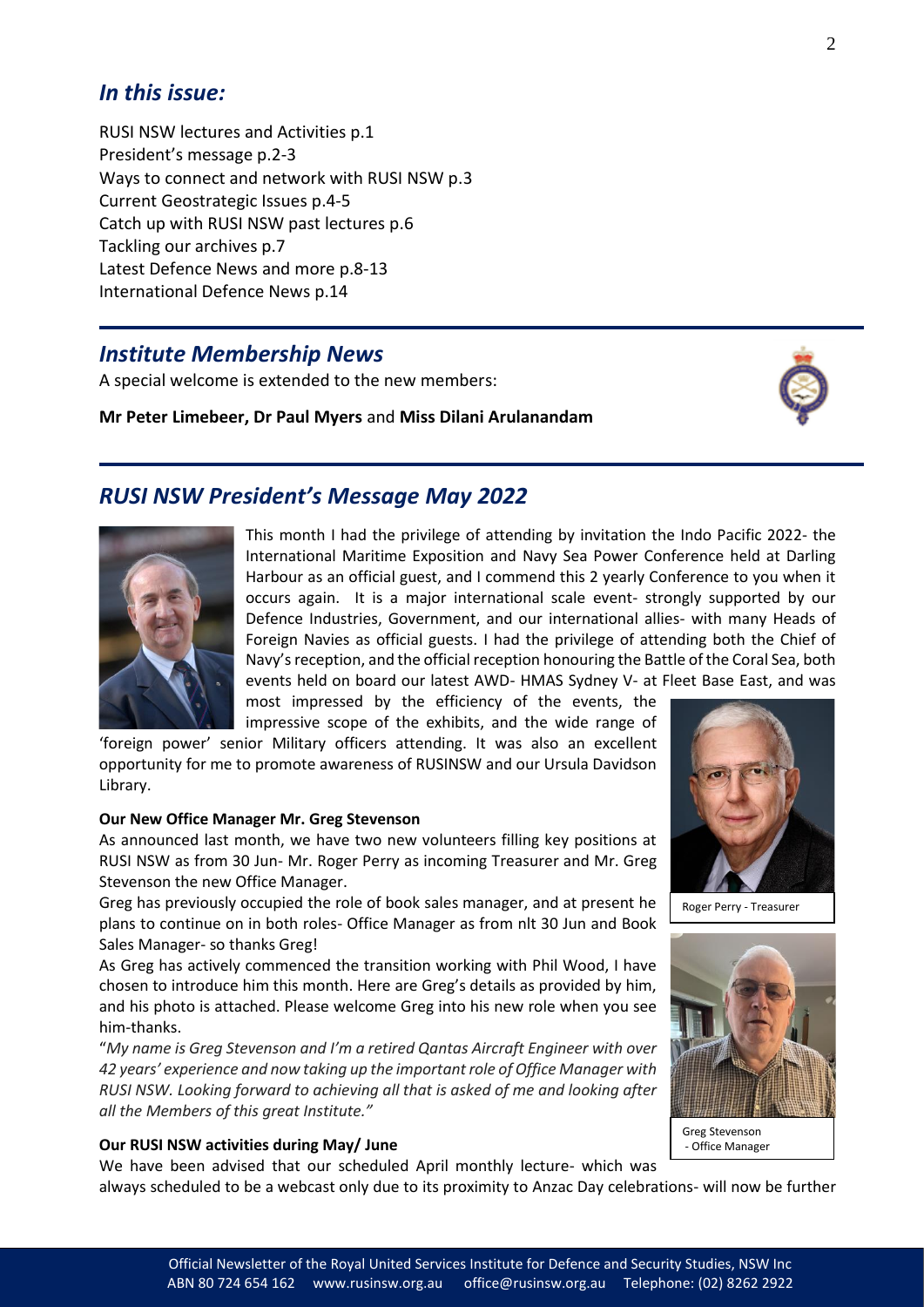delayed (although I can confirm it has been finalized), at the request of Head of Army Aviation Command-MAJGEN Stephen JOBSON AM CSC- the webcast will be now be released after the election date of 21 May

#### **Visit To ANSTO: - Wed 18 May at 1000**

Our advertised visit to the Medical Nuclear Research facility at Lucas Heights is scheduled soon and is designed to follow-up the excellent (Jan 22) RUSI NSW presentation by CAPT Chris Skinner RAN (Ret'd) on the AUKUS agreement and Nuclear Propulsion for our future submarines. Date: Wed 18 May 2022 / Timing: 10.00am to 1.30pm. For details see page 1 of this newsletter. *[Booking only via the RUSI](https://www.rusinsw.org.au/site/Activities.php) NSW Website*.

#### **Tue 31 May: -Harbour Cruise- Commemorating Japanese Submarine Attack on Sydney Harbour**

This event has been fully subscribed and on behalf of our RUSI NSW Board, I thank the event coordinator Ron Lyons and everyone who has made this such a successful event by committing to support it, and we hope that the weather is kind for us on the day!

#### **Our Next Half Year Program: -**

Our theme for the remainder of 2022 is "Exploring the AUKUS Agreement" which many will realize is far wider than just an agreement for nuclear propulsion for submarines, and we are also in final stages of planning a major 1-day event- an International Dialogue titled: - "Managing Strategic Tensions in the Indo-Pacific Region"- for 22nd November 2022.

Please check our website and newsletters for the actual details as the programs emerge and please support them by attending!

#### **A New Series of Monographs**

Our RUSI NSW Board has now approved the launching of a new series of RUSI monographs around the parallel themes of "Looking Forward" and "Looking Back"- and when you realize the rich scope and depth of the contents of our RUSI NSW Ursula Davidson Library for example, much content is available and waiting to be accessed.

We hope you are motivated to write a monograph on a topic of your and our interest under these broad themes, and we will publish them (electronically only) as often as they become available.

Our newly appointed Board member Ms. Diana Figgis has taken charge of this project, and I thank her for the enthusiasm and commitment she has provided already in organizing this new program

#### **Membership Renewals**

It is that time of year coming up again, and I am pleased to advise that the RUSINSW Board has again kept cost increases to a minimum and the annual membership fee has risen by \$A5 only to make it \$A50 for full individual membership. As an additional incentive to renew and / or join RUSINSW, the Board has also approved that after 01 July 22 there will be NO monthly lecture attendance fee for RUSINSW MEMBERS, although nonmembers attending will still be requested to pay a \$A15 admission fee for the monthly seminar.

Finally, to each of you as RUSI NSW members and supporters, thank you for the many ways that you contribute to our fine organization, and I request your continued support by your prompt renewal of your membership very soon, **OR** by joining RUSI NSW **OR** by getting at least 1 new member to join us.

Thank you Sincerely **Professor Michael HOUGH AM RFD ED JP President 14 May 2022** 

### *Ways to connect with RUSI NSW and build your network*

*Roll your mouse over these icons below to connect*

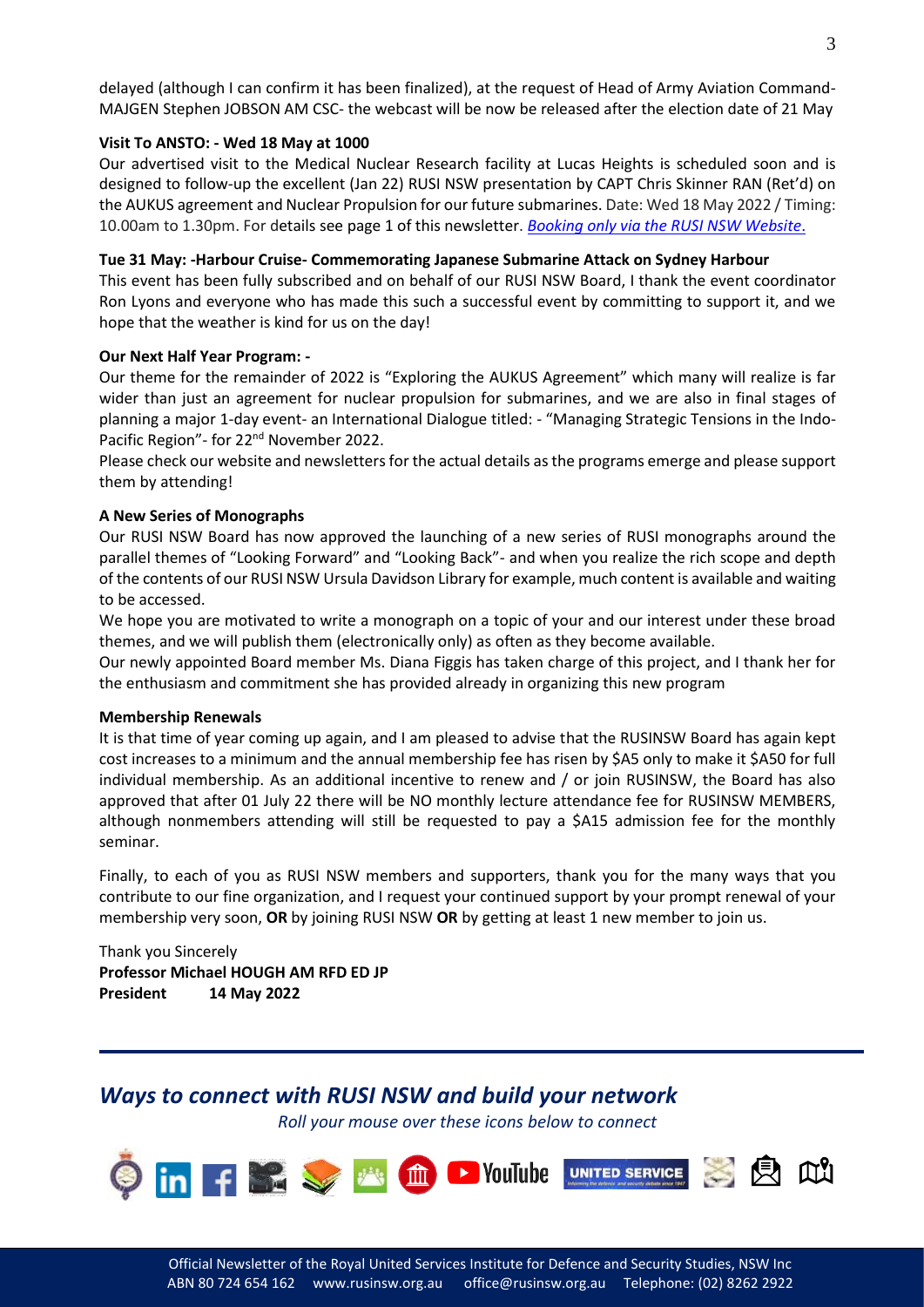### *Current Geostrategic Issues*

#### **Current Geostrategic Issues**

Four issues currently are driving the defence and national security debate in Australia: China's development of potential military bases in our neighbourhood; the war in the Ukraine; AUKUS; and implications for Australia's defence strategy. We will comment on each in turn.

#### *China's development of potential military bases in our neighbourhood*

China and the Solomon Islands have now signed a security agreement which, *inter alia*, will allow China to send police and military forces to the Solomon Islands to protect infrastructure funded by China as well as Chinese citizens and their businesses. It also may permit Chinese naval vessels to visit Solomon Islands ports, including for resupply. The government of the Solomon Islands, however, insists that it will not allow China to establish a military base in the islands.

Papua New Guinea also has been in discussions with China for some time about potential bases at Daru in the Torres Strait, on the mainland in the Gulf of Papua and on the northeast coast, and on Manus Island. Fiji and Tonga have been having similar discussions with China. As well, China has five research stations in Antarctica and a Chinese firm has leased the Port of Darwin.

As to the Solomon Islands, this is potentially a major security risk for Australia as the Solomons sit astride our maritime lines of communication from our east coast to Asia and North America. Our Pacific undersea communication cables also potentially could be liable to interdiction from a Solomons base.

Of the options now open to Australia, we suggest that Australia should continue to use quiet, empathetic diplomacy to monitor the situation and dissuade the Solomons from expanding the agreement with China. Following the Australian elections on 21 May, the incoming government will need to take the Pacific Islands community far more seriously than its predecessors have recently. It will need to work with New Zealand, France and the United States to address issues such as taking serious action in Australia to address climate change, boosting foreign aid funding to the Islands, providing permanent residency in Australia for Pacific Islanders, and strengthening the security forces of Pacific Islands Forum member states. Radio Australia news services into the Pacific also need to be re-established and expanded.

Further, consideration may need to be given to developing defence forward operating bases on Australian soil proximate to the Solomons, say on Norfolk and Thursday Islands, and at Townsville, Cairns and RAAF Base Scherger (near Weipa). This would be in addition to the joint United States/Australian/Papua New Guinea Defence Force major upgrade of the PNGDF naval base on Manus Island currently underway.

#### *Russia's invasion of the Ukraine on 24 February 2022*

The invasion continues to be characterised by the remarkable Ukrainian response and the poor performance of the Russian Army. At the diplomatic level, increasing support from the United States and its European allies, but also Australia and others, is replenishing the Ukrainian war and humanitarian stocks. Ukraine, though, continues to rely on its own manpower and has not been provided with desperately needed combat aircraft – the NATO desire being to avoid engaging in direct combat with Russian forces.

Having abandoned its attempts to capture the Ukrainian capital, Kyiv, Russia has withdrawn from northern Ukraine is now concentrating on securing the Donbas region in Ukraine's east and its southern (Sea of Azov) coastline linking the Donbas with Crimea. Here, while its advances have slowed to a crawl, it has had some successes. Reports suggest Russia, whose proxies controlled perhaps one-third of the Donbas before the war, may now control most of it, although the situation on the ground is very fluid, changing daily. Russia also has now secured the Sea of Azov coastline, including the port of Mariupol, in effect creating a land bridge between the Donbas and Crimea and providing the Donbas with a port on the Sea of Azov.

Russia also continues to harass cities in western Ukraine with air strikes and long-range rocket and artillery fires, particularly targeting key rail infrastructure through which Western resupplies are transported. While Ukraine's successes include sinking the *Moskva*, flagship of Russian Black Sea Fleet, the Russian navy now can control shipping movements in the Black Sea, preventing Ukraine from exporting the wheat and other grains desperately needed especially in the Middle East, Africa and Asia.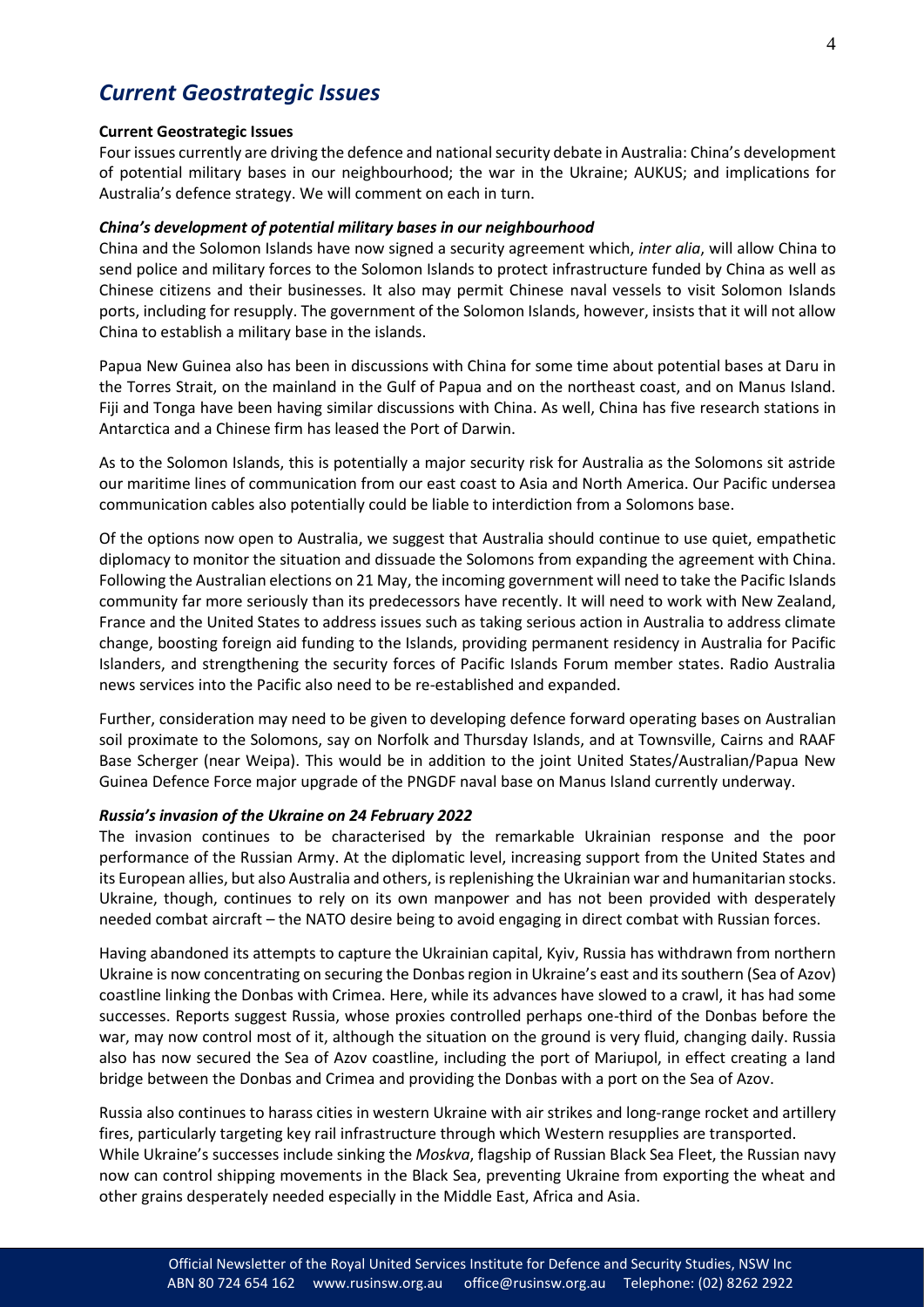Russia apparently now hopes to advance further west to secure Ukraine's Black Sea coast, through Odessa and into the Transnistria province of Moldova which is controlled by Russian proxies. If Russia is successful, Ukraine would become land-locked.

Observing Russia's fate in Ukraine, China now may be less willing to invade Taiwan. On the other hand, the US has demonstrated under both Trump and Biden that it is no longer a power that its allies can rely on militarily and it may be less likely to deter China's ambitions in the Indo-Pacific as a consequence. Hence, the Indo-Pacific 'middle powers' must be prepared to defend themselves, just as Ukraine has been forced to defend itself.

The recent United Nations General Assembly vote to require Security Council Members to attend a General Assembly meeting within 10 days to explain their use of the Veto Vote is a welcome, if small, positive development. We will watch closely to see what follow-on reform eventuates as Australia needs the UN to become far more effective and proactive.

#### *AUKUS*

There remains uncertainty about value of the Australia-United Kingdom-United States defence technology sharing agreement. It is a long-term commitment to conduct research and development on novel weapons and communication systems and the like, some of which may prove highly successful and others of which less so. The successful ones may take a decade or two to enter service – nuclear submarines especially.

The problem for Australia is that it has an immediate need for weapons systems such as precision-guided munitions, including medium and long-range missiles, which are built and maintained in Australia, and it needs them at scale. AUKUS is able to contribute little to this need and it may prove a distraction from the immediate requirements.

#### *Australia's defence strategy*

In the light of China's increasing regional assertiveness, including its demonstrations against Taiwan and its security agreement with the Solomon Islands, coupled with America's chaotic withdrawal from Afghanistan in August 2021, Russia's invasion of Ukraine in February, the United States' unwillingness to directly support Ukraine militarily in February-May 2022 against Russia (as noted above), and America's prospects, although currently very low, of facing war on two fronts, the Australian *2016 Defence White Paper* and *2020 Defence Strategic Update* are starting to look dated.

While we are just becoming used to the idea of the Indo-Pacific as the centre of global geopolitical and economic power, the Russo-Ukrainian War has ensured that Europe is now a second centre of global geostrategic gravity, albeit secondary to the Indo-Pacific. Inevitably, the US will be drawn back to Europe to some extent which will restrict what it can commit to our region – the Obama 'tilt to Asia' will have a lesser lean in future.

These developments warrant a new Defence White Paper or, failing that, a Defence Strategic Update, including revised force structure and posture plans. The emphasis must reflect the need for much greater self-reliance in the defence of Australia and our neighbourhood.

**Note**: The above commentary represents the personal views of the authors. It draws primarily on personal research and has been informed, in part, by the dialogues within the Institute's Special Interest Group on Strategy (within which there are a wide range of views). In this rapidly evolving field, it includes some yet to be validated assumptions and informed speculation.

#### **David Leece and Ian Wolfe**

12 May 2022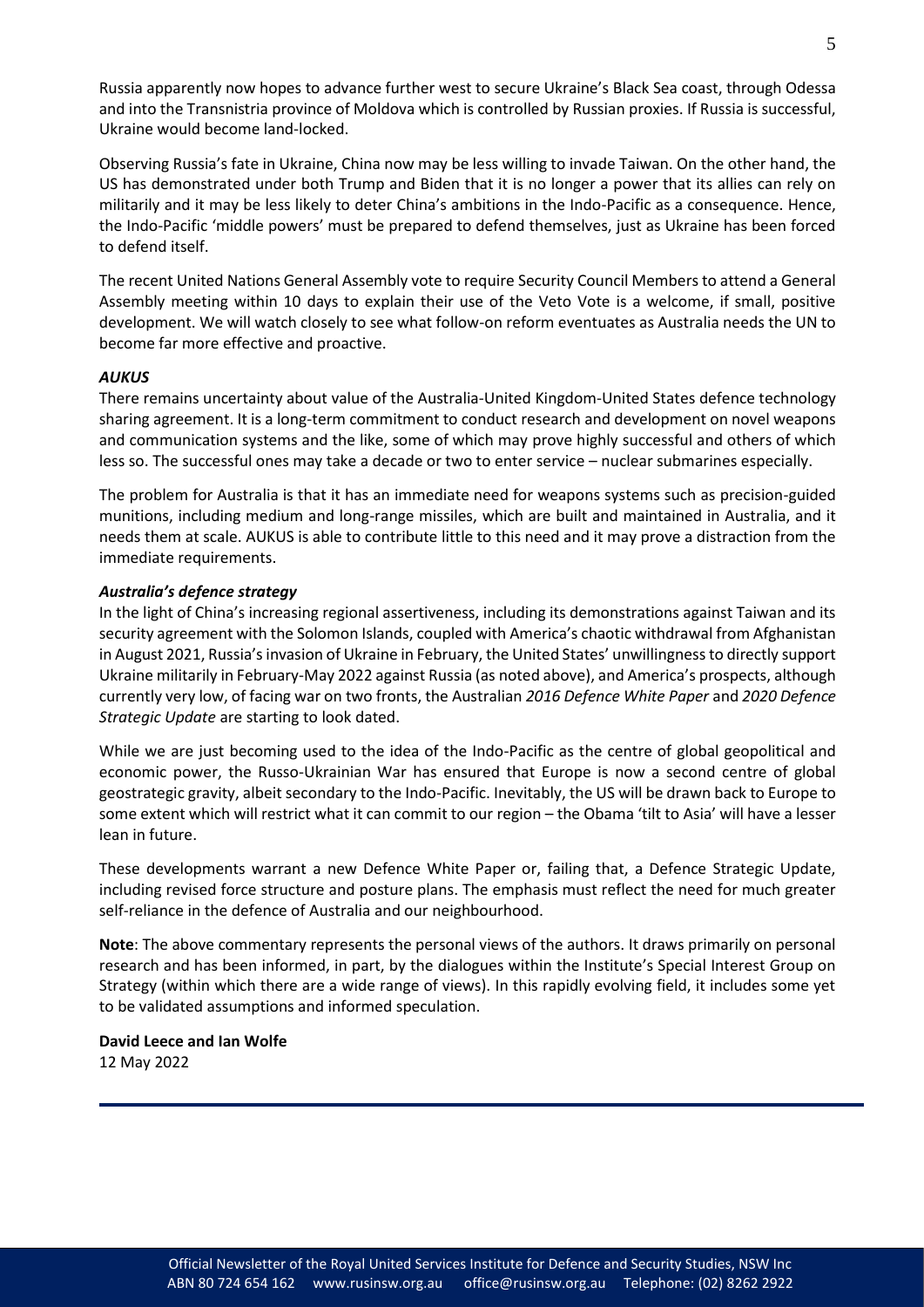### *Recent RUSI NSW Lectures – Catch up online*

**These recent lectures were recorded and can be viewed on [YouTube](https://www.youtube.com/channel/UCQ9ghBL_V9X5Cp4DLSTMfXw/videos) or our [Videos Page](http://www.rusinsw.org.au/site/Videos.php)** 



#### **April Lecture**

Speaker: Commander Army Aviation Command - Major General **Stephen Jobson**, AM, **CSC** 

Subject: **Significance of Army Aviation Capability Upgrades** This webcast will be released after the election date of 21 May

**Tuesday 29 March** 



Speakers: GPCAPT **Matthew McCormack** OC 81 Wing RAAF (left image) GPCAPT **Chris Hake** RAAF Air Combat Group Director, Loyal Wingman Program RAAF (right image) Subject: **[Aviation Capability: Air Combat](https://www.youtube.com/watch?v=jE8s9NoU5sk) Capability - F35 & Loyal [Wingman Program](https://www.youtube.com/watch?v=jE8s9NoU5sk) 58 minutes**



**Tuesday 22 February 2022**  Speaker: AVM **Kym Osley** AM CSC, NSW Defence Advocate Subject: **Defence & Aerospace NSW – [Building a Sovereign Defence Industry](https://www.youtube.com/watch?v=fi6KGizqQQc&t=39s)  [Capability](https://www.youtube.com/watch?v=fi6KGizqQQc&t=39s) 70 minutes**



**Lecture Tuesday 25 January 2022** Speaker: CAPT **Chris Skinner** RAN Ret'd Subject: **[Nuclear Powered Submarines and other AUKUS technologies for the ADF](https://www.rusinsw.org.au/site/VideoTheatre51.php) 72 minutes**



**Christmas Lunch Presentation 15 December 2021** Speaker: **Ron Lyons RFD** Subject: **[Sydney at War 1939-1945](https://www.rusinsw.org.au/site/VideoTheatre50.php) 28 minutes** 



**Lunchtime Lecture 14 December 2021** Speaker: **Peter Hartcher** Subject: **The Sir Hermann Black Lecture - [2021 The Year in Review](https://www.rusinsw.org.au/site/VideoTheatre49.php) 44 minutes** 



**Seminar 23 November 2021** 

Subject**: Island Australia - [Improving Resilience in a Rapidly Changing Region](https://www.rusinsw.org.au/site/VideoTheatre48.php) Part 1** includes an introduction by our **Patron Her Excellency the Honourable Margaret Beazley AC QC, Governor of NSW** and **laying the ground work for understanding our defence position:** Commander Australian Fleet; Commander

Forces Command; RAAF Air Commander; and Comd 2 Div **Part 2** is a revealing discussion covering **Strategy and Resilience within Australian Academia and Defence Industry presented by NSW Defence Advocate; Thales CEO; and University of Newcastle Vice-Chancellor**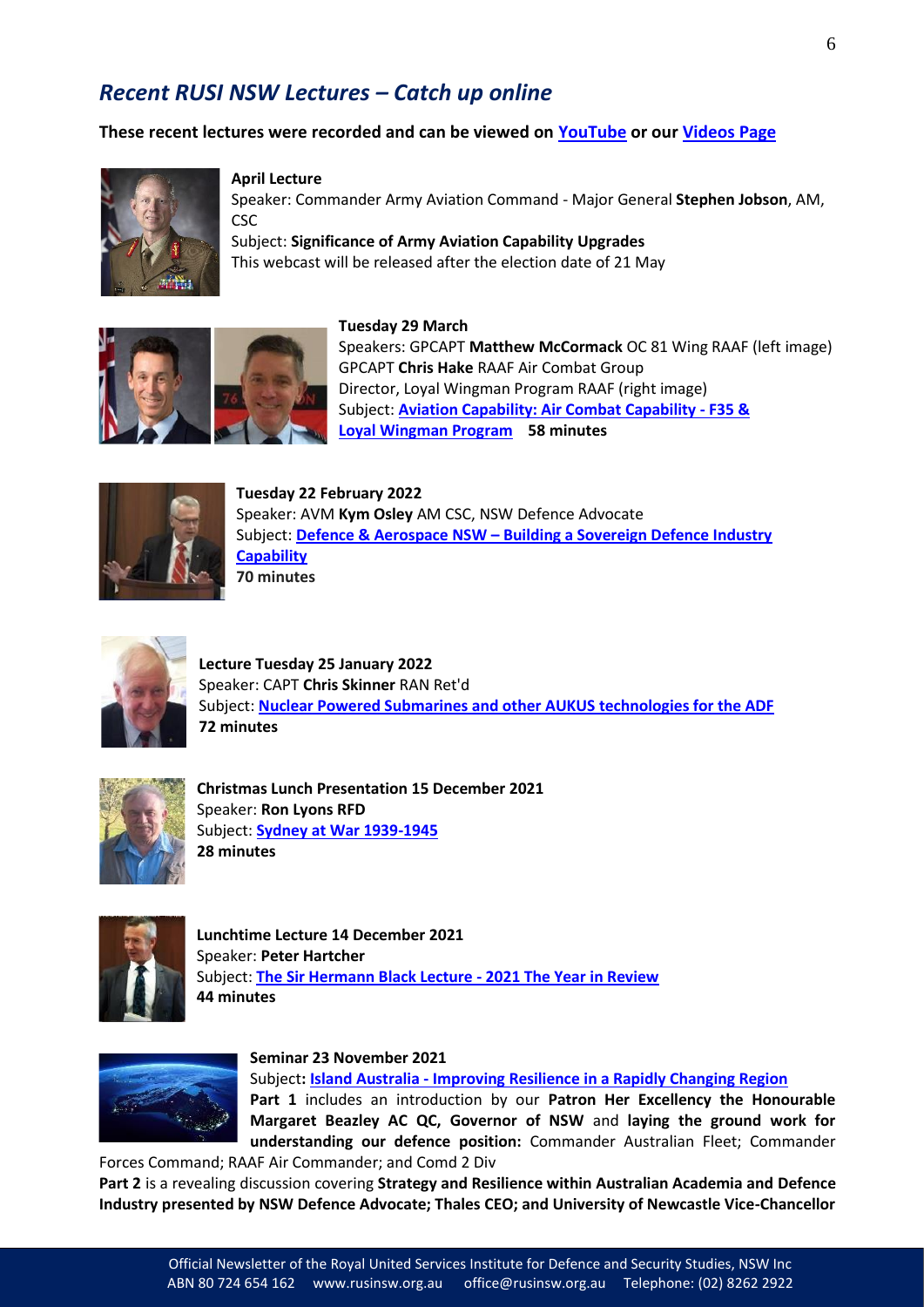### *Tackling our Archives*

At the time of our relocation to the Anzac Memorial in July 2018, we undertook a review of our archive situation keeping in mind that we would have a space restriction in our new home.

#### *Issues which we were confronted with were:*

**·** We did not really know what was contained in most of the archive boxes i.e., the labelling was rather minimal or non-existent.

**·** The Great Flood of Defence Plaza basement several years earlier, had necessitated the *Grand Rescue* by Doug Roser and Theo Fox of a significant quantity of our archives which were stored in a compactus, down in the underground car park.

**·** Saving the records was more important than ensuring they were maintained in an orderly manner. Some of the boxes did not survive – the contents were more fortunate.

The archives were then located either along the bottom row of a normal library shelf, whilst the very old leather-bound ledgers/journals/registers were kept in the old glass cabinet or on top of a library shelf. Even the kitchen cupboards were utilised for archive storage.

We carried out a cull of non-archival material prior to our move. There were many cases of duplicate filings of material. For example, the printed annual report to members in 1932 had 15 spare copies presumably left over after the AGM. They were all filed away.

We are now in the middle of what we call Stage 2 where we are refining our cull and only keeping genuine archival material, placing it in archival boxes and most importantly, accurately recording and labelling the contents of each box so that a catalogue can be created. We are probably half way through this stage and 36 boxes completed.

#### *Research value*

We are able to state that our archives have already earned a Phd. A research student from Newcastle University whose thesis was on Australia's military training in the period between the two world wars, requested if he could inspect our archives as part of his research. His thesis was accepted at its first reading and he now holds a position at the AWM as a historian with the prefix of Dr.

#### *Some interesting items*

In one of the very old and fragile leather-bound ledgers, there are the minutes of a meeting held at Victoria Barracks on 20th August 1888 where it was decided to establish the United Services Institute. It is in magnificent script hand-writing. In those days a typewriter had only just been invented (1862) so that is how everything is recorded. A list of all officers present was recorded in descending rank order, with the notation of the chairman being "The General" (no Name). Richardson signed the minutes.

#### *These minutes are therefore the very first of our Institute.*

A small printed (NSW Government printer) document in the archives contains the 1st lecture given – "Defence of a Protected Harbour". A small but very detailed book/pamphlet.

**The USI Balls** (prior to our *Royal* prefix) in the intervening war years was a very big deal on the Sydney social calendar. *For the 1925 Ball at the Sydney Town Hall, the list of invited official guests included:*

The Governor General (Forster), The NSW Governor, The Prime Minister (Bruce), Minister for Defence (Howse), WM Hughes, Chief Justices Knox and Street, the Premier, Lt Gen Chauvel, Sir John Monash, Brig Gen Blamey.

To show how Sydney has changed, in the very extensive Operating Schedule, there is a section which states "Private vehicles may be parked in York Street where a NRMA patrolman will be on duty to supervise and assist, whilst those with chauffeured cars may park in George Street opposite the Town Hall".



#### **John Rudd, Archivist 12 May 2022**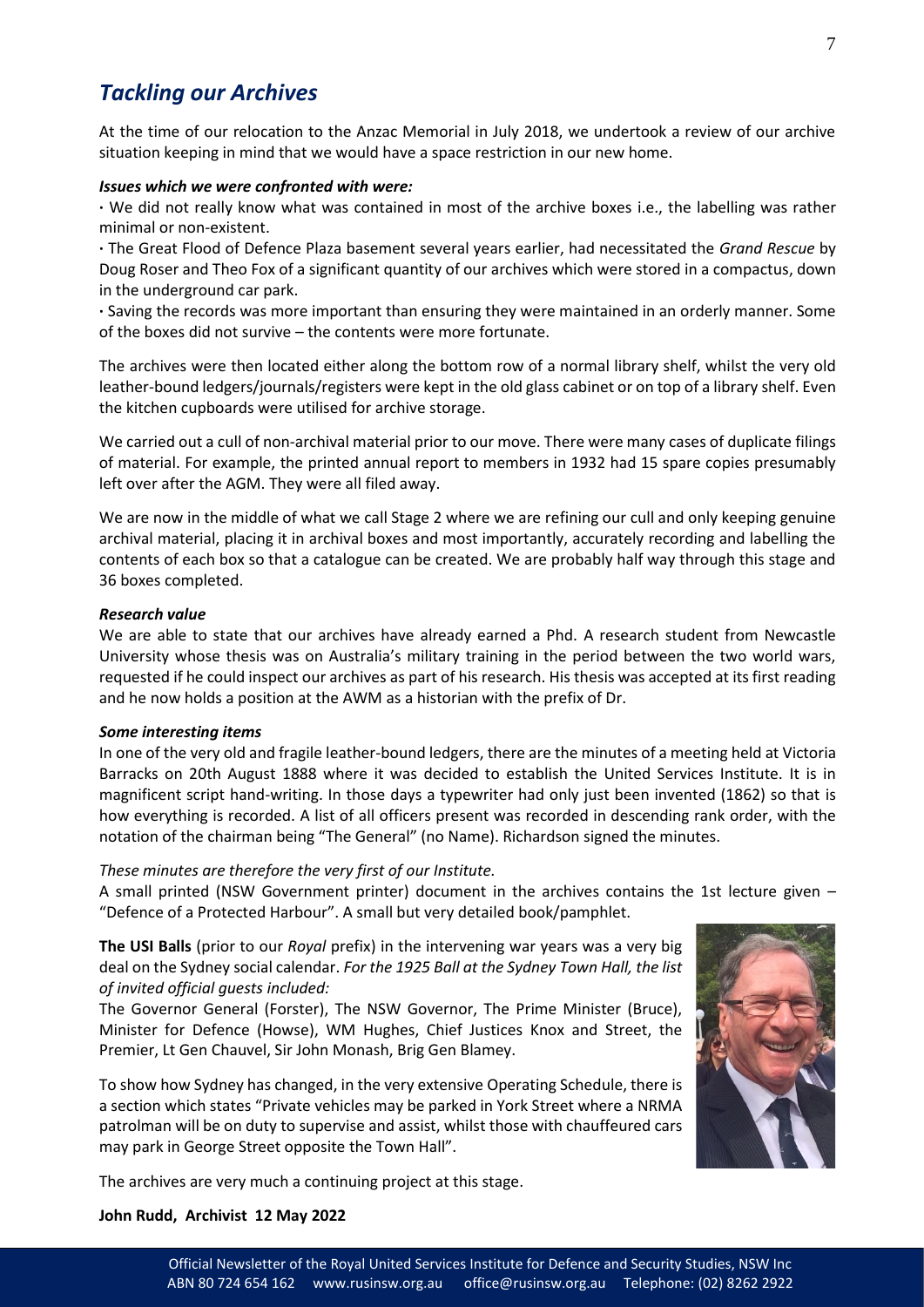### *Latest Defence News*

#### *Anzac Cove service a poignant one for bugler*



The haunting tune of a lone bugler sounding the Last Post during the dawn service on Anzac Day is emotive and powerful for all Australians. This year at Anzac Cove in Turkey, it was especially poignant for the Australian Army Band bugler, who reflected on his family's proud connection to the battlefield.

Army musician Francis White, from Adelaide, was part of the Australian Defence Force contingent supporting the commemorative ceremonies at Gallipoli on April 25. Musician White honoured his great-grandfather Captain Francis Michael White, who served as a

lieutenant with the 3rd Light Horse Regiment at Gallipoli in 1915.

Like many who fought at Gallipoli, Lieutenant White was struck down with illness during the campaign and was sent to a hospital ship for recovery. Also, like many other Australians who served at Gallipoli and returned, he brought back seedlings from Lone Pine and buried them at Port Wakefield in South Australia. Musician White joined a compatriot from the New Zealand Army Band to sound the Last Post and Reveille at Anzac Cove. He performed at a similar moving Anzac Day ceremony at Sandakan, Malaysia, in 2019.

#### **[READ THE FULL ARTICLE](https://news.defence.gov.au/service/anzac-cove-service-poignant-one-bugler)**

#### *Air Force refuels Japanese aircraft for the first time*

For the first time, the Royal Australian Air Force (RAAF) has conducted air-to-air refuelling flight testing with the Japan Air Self-Defense Force (JASDF, or Koku-Jieitai). Conducted from April 4 to 27, the flight test engineering program in Japan involved a RAAF KC-30A Multi-Role Tanker Transport (MRTT) and Mitsubishi F-2 aircraft of the JASDF.

Air Commander Australia, Air Vice-Marshal Darren Goldie, said the successful flight test program would facilitate the increasing complexity and sophistication of bilateral engagement between both nations. "Our ability to work seamlessly together will ensure we can



continue to uphold and reinforce a secure, inclusive, and resilient Indo-Pacific region," Air Vice-Marshal Goldie said. "This flight test program is the culmination of two years of close cooperation between Australia's Aircraft Research and Development Unit (ARDU), and the JASDF Air Development and Test Wing (ADTW).

The flight test program will help facilitate Japan's participation in Exercise Pitch Black 2022, which will take place in the Northern Territory this August.

#### **[READ THE FULL ARTICLE](https://news.defence.gov.au/international/air-force-refuels-japanese-aircraft-first-time)**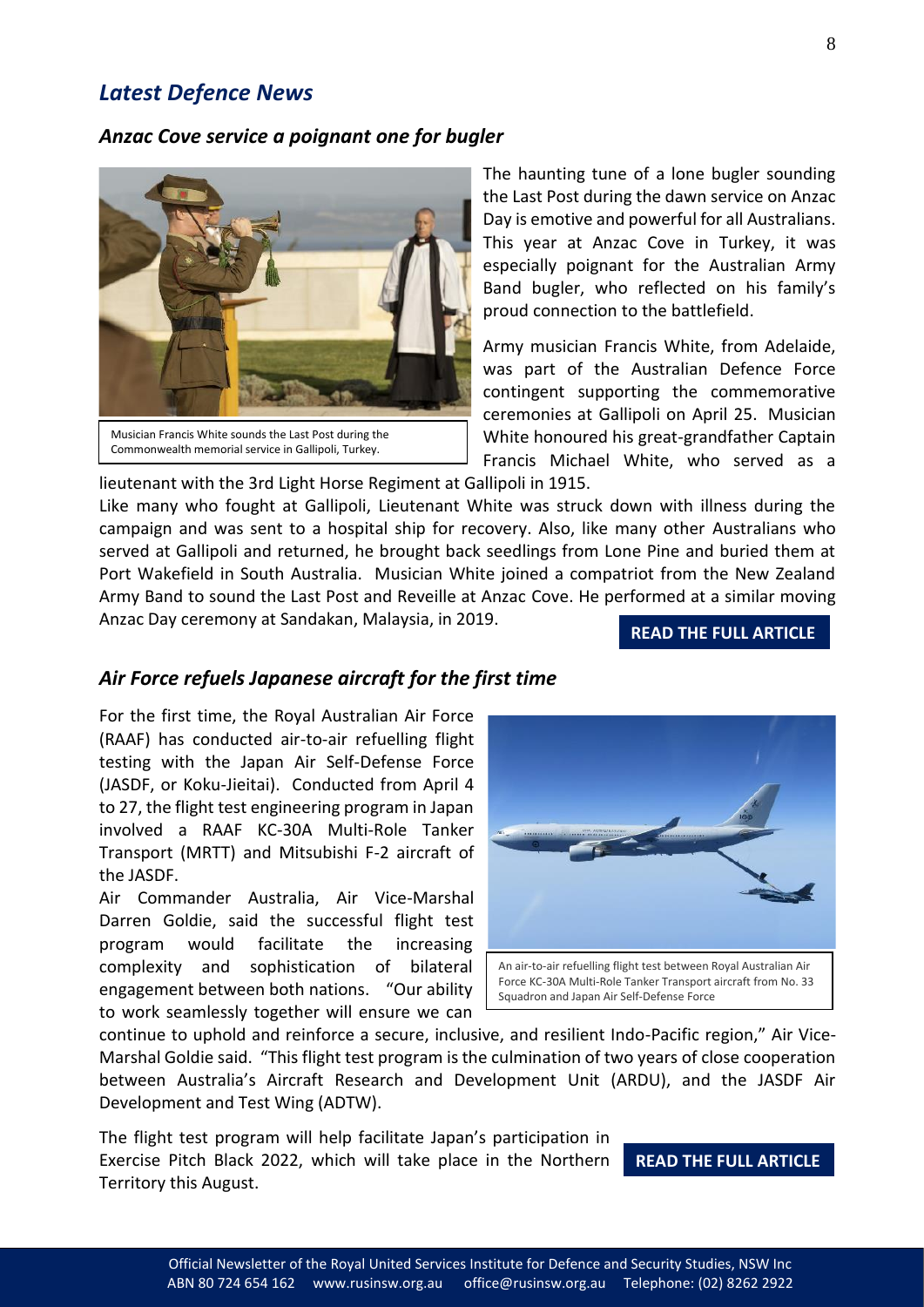#### *Further support for Ukraine*



wait to be loaded onto a C-17A Globemaster III aircraft at RAAF Base Amberley.

The Australian Government will provide further support to the Government of Ukraine by gifting 20 Bushmaster protected mobility vehicles, including two ambulance variants, to aid the Government of Ukraine's response to Russia's unrelenting and illegal aggression. Australia's response follows a direct request from President Zelenskyy during his address to the Australian Parliament on 31 March 2022.

The Bushmaster was built in Australia to provide protected mobility transport, safely moving soldiers to a battle area prior to dismounting for close combat. The Bushmaster is well suited to provide protection to the Ukrainian Armed Forces

soldiers and Ukrainian civilians against mines and improvised explosive devices, shrapnel from artillery and small arms fire.

The 20 vehicles are painted olive green to suit the operating environment. Additionally, a Ukrainian flag is painted on either side with the words 'United with Ukraine' stencilled in English and Ukrainian to acknowledge our commitment and support to the government and people of Ukraine. The ambulances will have the traditional Red Cross emblem.

The Bushmaster will be fitted with radios, a global positioning system and additional bolt-on armour to increase their protection. Defence will continue to work with the Government of Ukraine to develop a suitable logistics support package, while training will be conducted through Army video training with Ukrainian subtitles.

Australia stands with the Government and people of Ukraine, and calls on Russia to cease its unprovoked, unjust and illegal invasion of Ukraine. The Australian Government will continue to take steps, together with our partners, to ensure Russia pays the highest possible price for its actions. **[READ THE FULL ARTICLE](https://news.defence.gov.au/international/further-support-ukraine)**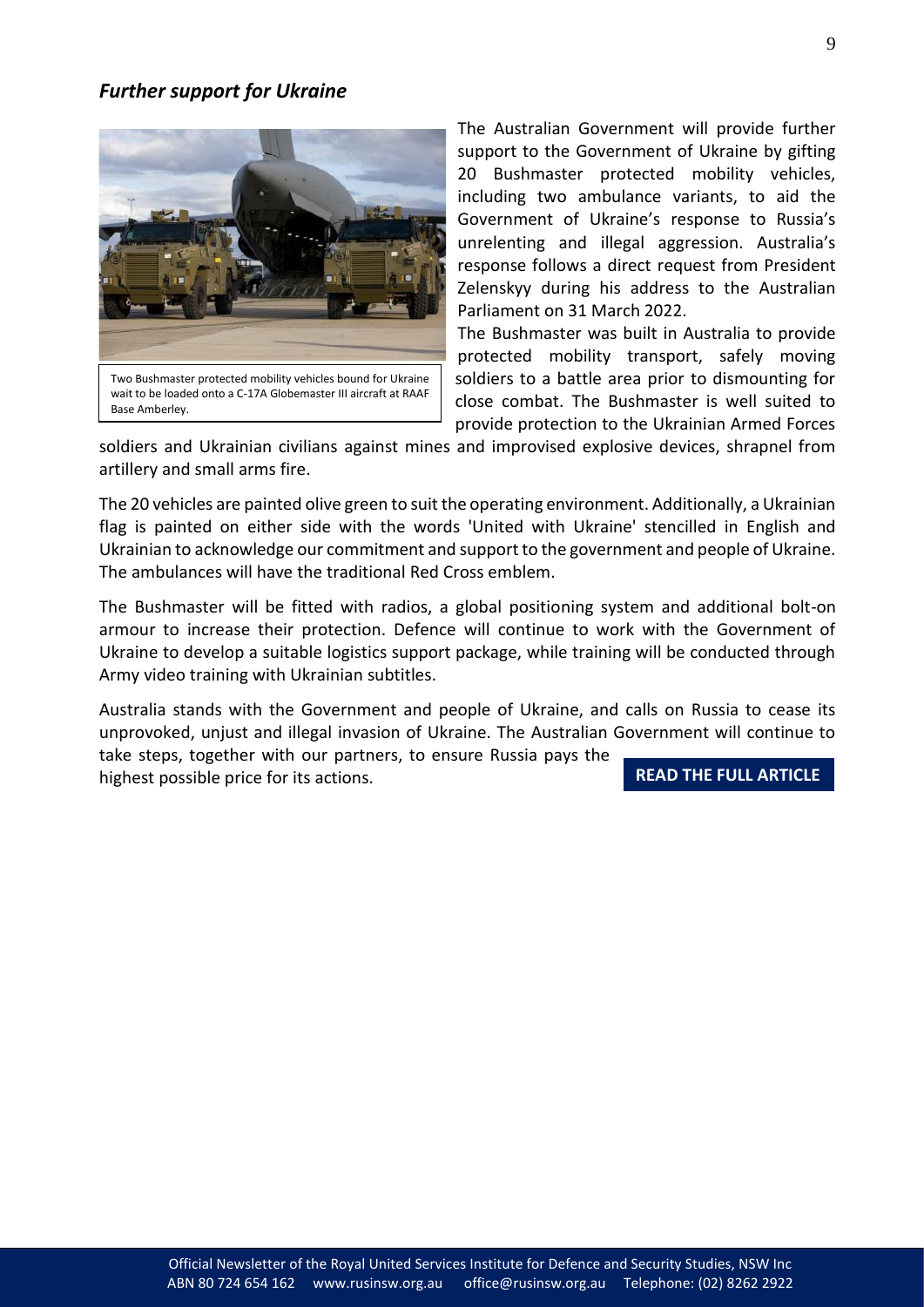### *General Defence News*

#### *HMAS Ararat trains with Ocean Protector*

The crew of HMAS *Ararat* recently conducted interoperability activities with Australian Defence Vessel (ADV) *Ocean Protector* while deployed near the remote Australian territory of Christmas Island on Operation Resolute. The training included officerof-the-watch manoeuvres, rafting and refuelling and other activities, demonstrating the versatility of both the Armidale-class patrol boat and ADV *Ocean Protector*.

Commanding Officer of *Ararat*, Lieutenant Commander David Martinussen, said ADV *Ocean Protector* was a welcome sight for the crews of patrol boats working in Australia's northern



HMAS Ararat rafted alongside ADV Ocean Protector for refueling at Christmas Island

approaches. "*Ocean Protector* has been a valued partner in sustaining our recent patrol activities; we simply couldn't have gotten the job done without her," Lieutenant Martinussen said.

Defence Maritime Support Services, under Commander Shore Force Captain Michael Oborn, enables ADV *Ocean Protector* to deliver support to government

operations via an out-of-port contract.

### **[READ THE FULL ARTICLE](https://news.defence.gov.au/capability/hmas-ararat-trains-ocean-protector)**

#### *Bond as strong as ever*



Papua New Guinea Defence Force and Australian Army personnel who were classmates at the Royal Military College at Duntroon are reunited at the Headquarters 2<sup>nd</sup> Battalion, Royal Pacific Islands Regiment, in Wewak, Papua New Guinea.

Three years after graduating from the Royal Military College at Duntroon, a surprise reunion has left Army and Papua New Guinea Defence Force (PNGDF) officers feeling nostalgic and inspired. Australian Army officers Lieutenants Elizabeth Roberts from Headquarters 3rd Brigade and Liam Frye from 4th Health Battalion were thrilled to see their Duntroon classmates again in Papua New Guinea during Exercise Olgeta Warrior.

"It was nostalgic to see my Duntroon classmates again; connecting instantaneously proves that the bonds we formed will endure," Lieutenant Roberts said. "I felt really proud and a sense of

respect to see the leaders they have become and it solidifies how imperative it is for our forces to train together as relationship building is the core of who we are as leaders and as people."

Echoing his sentiment, Second Lieutenant Nikita Urum-Oresi, a PNGDF engineer battalion troop commander, said their relationship enabled the two nations to work efficiently.

As the first female PNGDF graduate from the Royal Military College, Second Lieutenant Urum-Oresi described how seeing her classmates again has motivated her continue striving to be a better officer. **[READ THE FULL ARTICLE](https://news.defence.gov.au/international/bond-strong-ever)**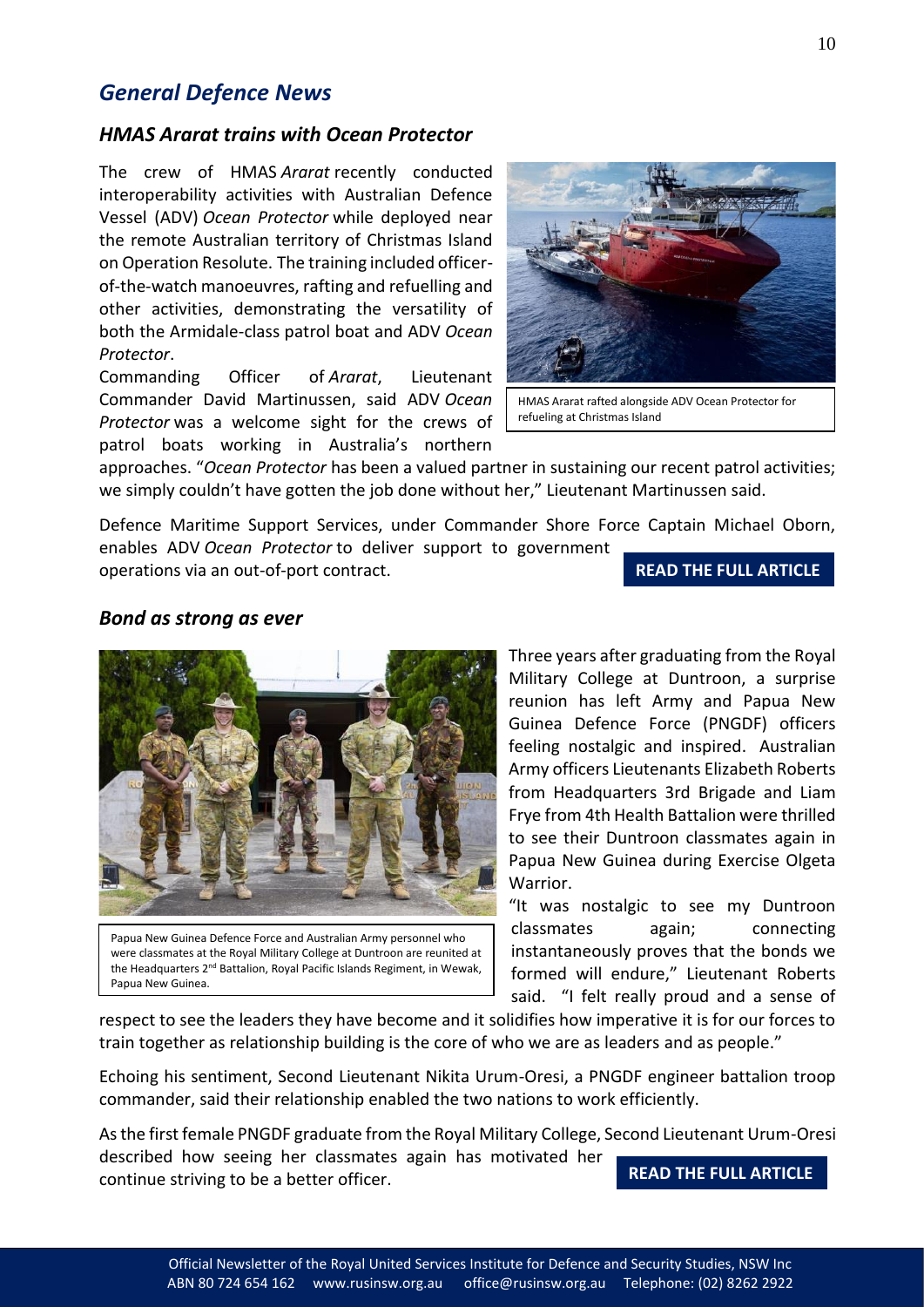### *Big celebration at RAAF Base Amberley*

The United States Air Force (USAF) 22nd Airlift Squadron commemorated the 80th anniversary of its establishment in Australia by flying one of its C-5M Galaxy aircraft to RAAF Base Amberley. The squadron was established as the 22nd Transport Squadron at Essendon airport in Melbourne on April 3, 1942, coinciding with the establishment of several RAAF transport squadrons earlier the same year. To mark the occasion, a memorial service was held at the RAAF Amberley Aviation Heritage Centre on March 24, attended by USAF and RAAF personnel, along with local government representatives and guests.



22<sup>nd</sup> Airlift Squadron at RAAF Base Amberley, Queensland.

Director General United States Force Posture Initiatives, Air Commodore Sandy Turner, said the visit provided ADF personnel with a deeper understanding of how the 22nd Airlift Squadron supported operations. "The C-5M provides an important strategic airlift capability to the United States and its allies alike," Air Commodore Turner said. RAAF Base Amberley was a suitable host for the 80th anniversary, being the home base for Australia's own strategic air mobility fleet in Nos. 33 and 36 Squadron.

Officially the second largest aircraft in worldwide service, the C-5M is a modernised variant of the Galaxy strategic transport that first flew in 1968.

**[READ THE FULL ARTICLE](https://news.defence.gov.au/international/big-celebration-raaf-base-amberley)** 



### *Air Force ready in all conditions*

Corporal Chathuri Rogers and Leading Aircraftwoman Mary-Anne Bryce from No. 3 Control and Reporting Unit check the AN/TPS-77 Tactical Air Defence Radar System antenna at Old Bar airfield, north of Newcastle, during Exercise Diamond Shield.

As an unfamiliar adversary approached over Australian waters at the start of Exercise Diamond Shield, exercise participants responded as a team to defend the airspace. This was the challenge presented to the air warfare instructor course candidates from March 14 to April 1, over the east coast of Australia.

Exercise director Group Captain Matthew Harper said the focus of Exercise Diamond Shield was to rehearse the integration of a vast array of Air Force assets with naval support to control and defend the airspace in a maritime environment. "We created a training environment for Air Force that focused

participants on overcoming the challenge of defending an extensive range of air space," Group Captain Harper said.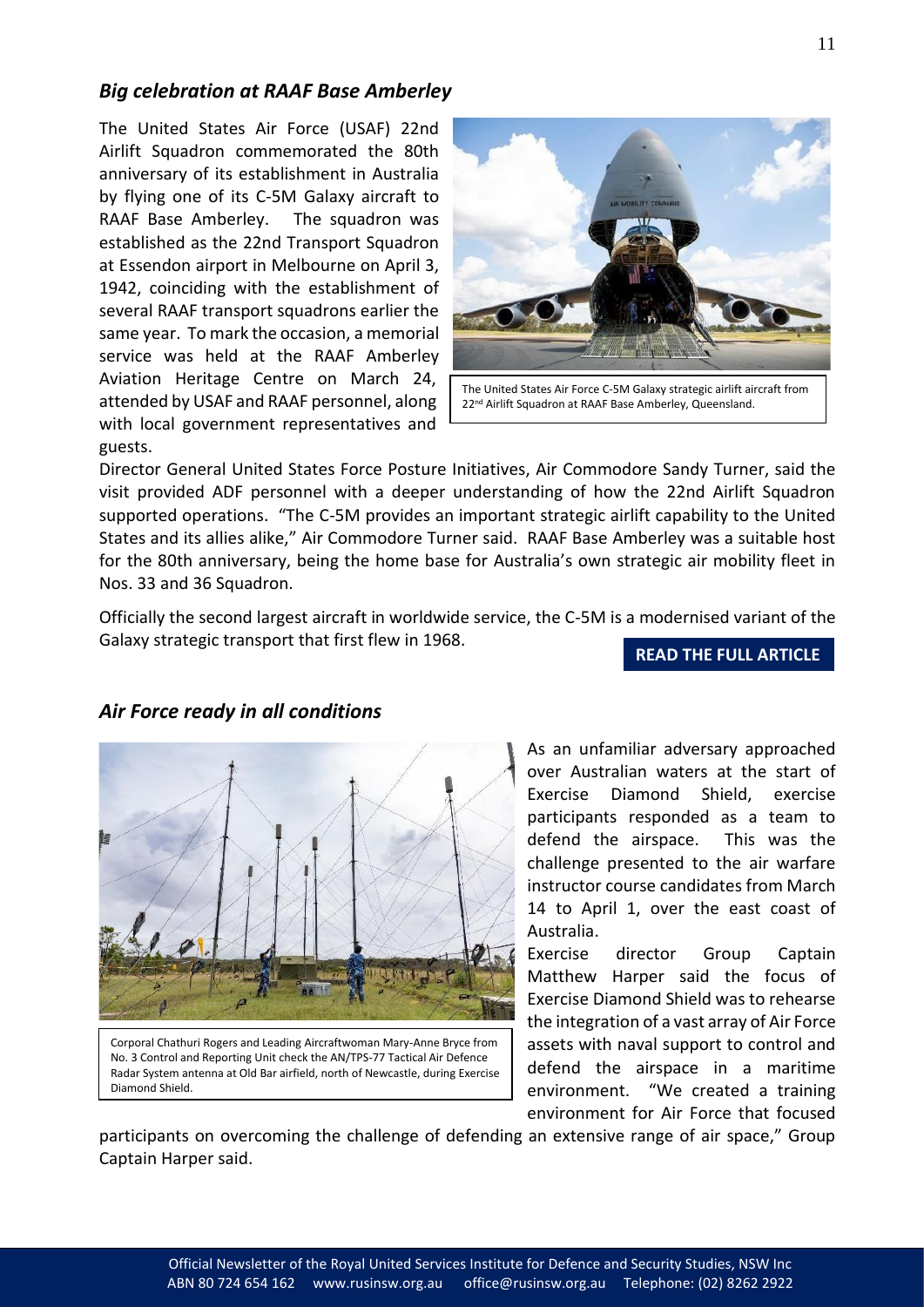The exercise also provided appropriately challenging weather conditions for 3CRU which was operating a tactical air defence radar system (TADRS) and a secure communications cabin in the historic Old Bar airfield, north of Newcastle.

3CRU demonstrated that they can maintain equipment in some of the most inclement weather seen, and still achieve mission objectives.

Diamond Storm is the culminating activity for the exercise series where participants will be expected to apply the knowledge, they have gained over the previous six months.

### **[READ THE FULL ARTICLE](https://news.defence.gov.au/capability/air-force-ready-all-conditions)**

### *Rare glimpse of Puckapunyal for public*

Members of the public got a rare opportunity when the Puckapunyal military area opened its gates for a day in early April. About 1000 people from across regional Victoria and Melbourne made the trip for a unique opportunity to see what was inside the restricted-entry base.

Commandant of the Combined Arms Training Centre Colonel Patrick Davison said the open day had grown from the original plan to connect on-base families with local community business and activities. "As the planning progressed, we broadened the open day to welcome members of the public

who rarely get to see inside the Puckapunyal base," Colonel Davison said. "I was very grateful that so many people chose to spend their Saturday with us, and I was especially proud of some of Army's newest men and women, who did such a fantastic job hosting our guests."

Alanah Purtell, Programs Coordinator for the Puckapunyal and District Neighbourhood Centre, said the day enabled them to speak directly to families about ways they could provide support. "It can be difficult for military families who may feel isolated in new postings like Puckapunyal, so our role in the community is really important. "We want these families to have a space where they can build connections and feel they are a part of something. Events like today's open day help new families in the area learn more about what we do. "It's been great to see so many families turning up. We've set up an area for the kids to play and parents to get off their feet, as it's the best demonstration of what we do at the neighbourhood house. We've really enjoyed the chance to engage with everyone."

**[READ THE FULL ARTICLE](https://news.defence.gov.au/people/rare-glimpse-puckapunyal-public)** 



Sergeant Wei Huang, from the School of Armour, discusses the vehicles on display with Henry Rogers and his father, Tom, at the

Puckapunyal Military Area community open day.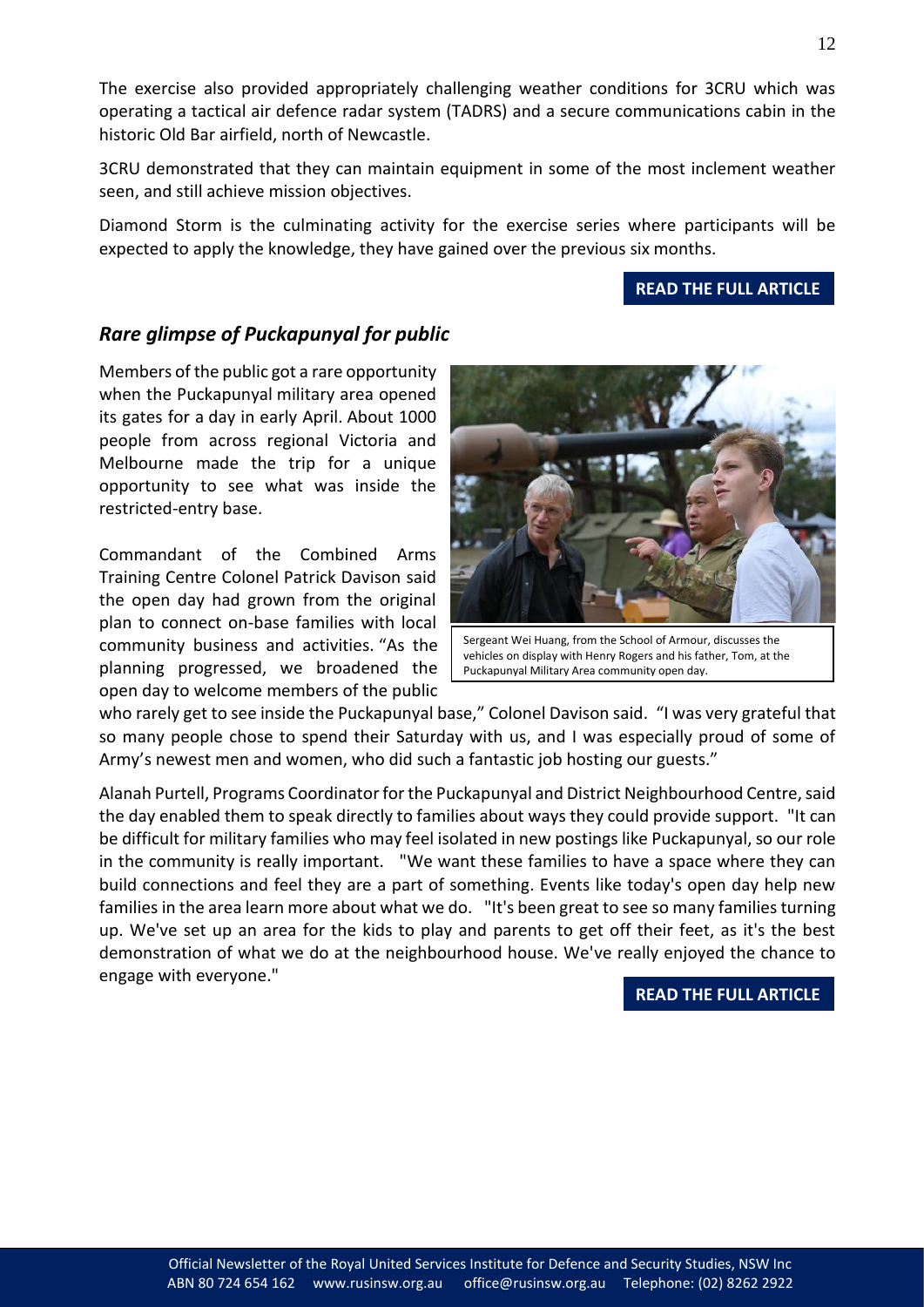### *Defence Exercises*

#### *King Air provides international exercise support*



RAAF No 32 Squadron pilot Flying Officer Wyona Winslett conducts her inspection aircraft walk-around ahead of a KA350 King Air flight during Exercise Bersama Shield 2022

A team from RAAF No. 32 Squadron has provided air support to multinational forces during the annual Bersama Shield field training exercise hosted by Malaysia. The eight-person detachment and their KA350 King Air aircraft supported both maritime and air training serials involving forces from Australia, Malaysia, New Zealand, Singapore and the United Kingdom.

Deployment commander for the detachment Squadron Leader Scott Tavasci said the engagement provided an opportunity for pilot development training as the squadron prepares for further international exercises later in the year. "It's good to get back into

international operations again as COVID-19 restrictions in most parts of the world start easing," Squadron Leader Tavasci said. "This has been a great training opportunity and allows us to put our operating procedures into practice and observe how other international forces work."

Exercise Bersama Shield is conducted under the framework of the Five Power Defence Arrangements (FPDA), the longest standing multilateral security arrangement in South-East Asia. The exercise was the first key event of 2022 for the FPDA and will be followed by Exercise Suman Protector 2022 in October, hosted by Singapore. Last year's Bersama Shield was conducted as a virtual-only exercise.

#### **[READ THE FULL ARTICLE](https://news.defence.gov.au/international/king-air-provides-international-exercise-support)**

#### *Regiment gets its guns out*

![](_page_12_Picture_10.jpeg)

Corporal Callum Hite supervises the preparation of a Tiger armed reconnaissance helicopter for live-fire practise during Exercise Griffin Guns at Mount Bunday training area, south of Darwin.

Ground crew aircraft support (GCAS) soldiers provided vital functions for helicopters on Exercise Griffin Guns. GCAS are involved in the provision of aircraft fuelling, arming and ground support services necessary for the preparation and continued support of Army aviation aircraft operations. The exercise, held recently in the Northern Territory, enabled the 1st Aviation Regiment to develop gunnery proficiency in weapon system employment.

During the activity, Tiger armed reconnaissance helicopters departed from Robertson Barracks, RAAF Base Darwin, to upload live ordnance from a forward arming

refuel point at Mount Bundy training area. Corporal Callum Hite said he was glad for the opportunity to enhance GCAS small team skills. The ground crews prepared and loaded a variety of explosive ordnance, including 30mm ammunition, 70mm rockets and Hellfire missiles for daily live-fire missions. Corporal Hite said the aim of the exercise was to develop key skills to enable aircraft missions.

#### **[READ THE FULL ARTICLE](https://news.defence.gov.au/capability/regiment-gets-its-guns-out)**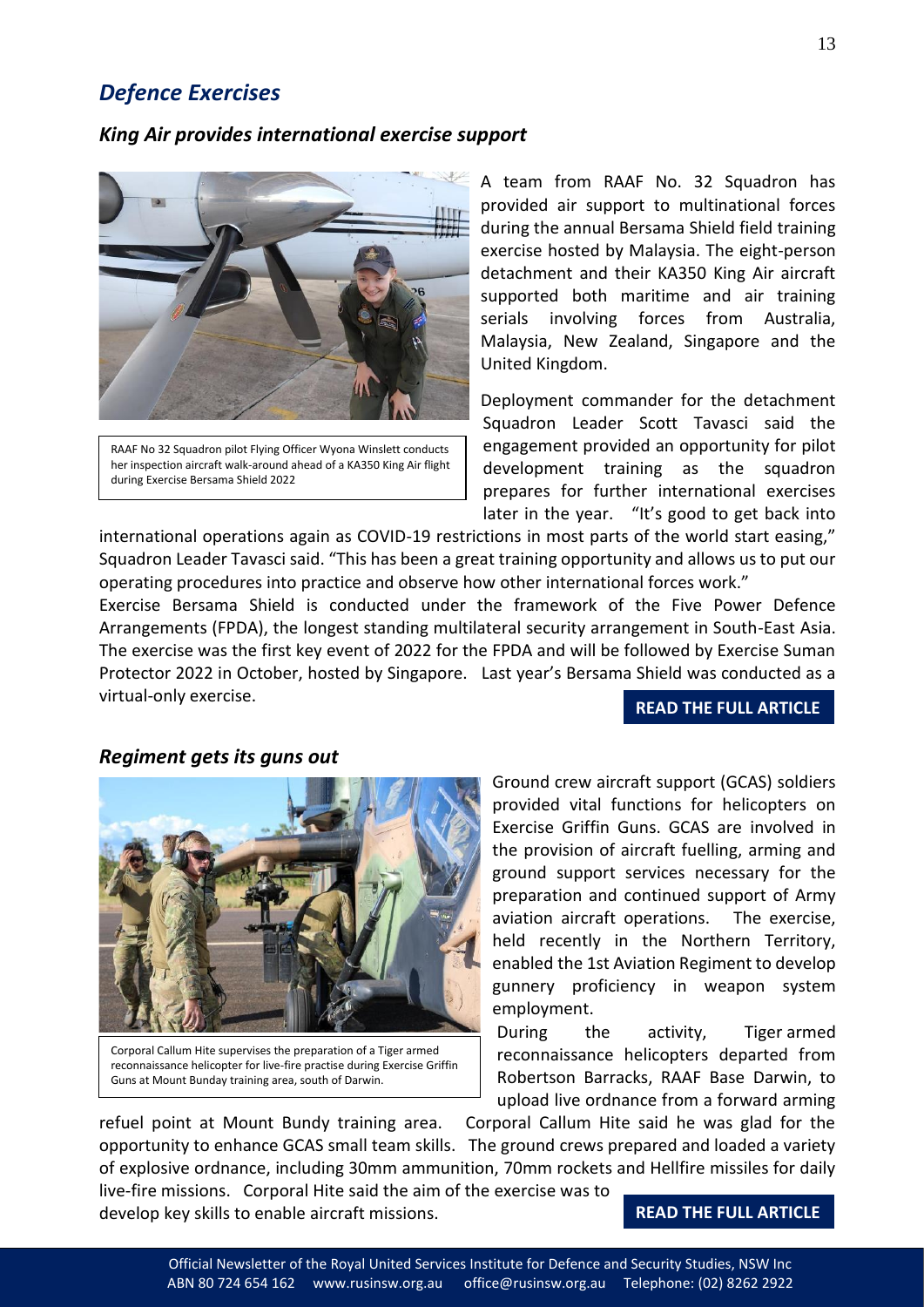### *International*

A number of international organisations publish excellent material on issues which impact on our region.

*The Strategist* published by the Australian Strategic Policy Institute.

28 April 2022 by Peter Jennings

**Beyond thought bubbles: how to fix Australia's Pacific policy**

with the introduction of Australia's Pacific security problem is simple: we're not thinking big enough about our role and we have convinced ourselves that we're incapable of moving quickly to counter China. **Image:** Australian Department of

Defence

*The Strategist* published by the Australian Strategic Policy Institute.

23 April 2022 by Peter Jennings

**Ukraine's future and Australia's global interests are both on the line** with the following introduction "The war in Ukraine has entered a new phase. Russia's aim over the next few weeks is to deliver a paper victory for President Vladimir Putin to justify a parade on 9 May in Moscow marking Victory Day, the anniversary of the Nazi surrender in 1945" **Image:** Australian Department of Defence

![](_page_13_Picture_10.jpeg)

![](_page_13_Picture_11.jpeg)

#### **[READ THE FULL ARTICLE](https://www.aspistrategist.org.au/ukraines-future-and-australias-global-interests-are-both-on-the-line/)**

**[READ THE FULL ARTICLE](https://www.aspistrategist.org.au/beyond-thought-bubbles-how-to-fix-australias-pacific-policy/)** 

*The Interpreter Weekly Digest* published by the Lowy Institute

28 April by Alexandre Dayant

**Solomons: How Australia stacks up in a China aid bidding War.**

**[READ THE FULL ARTICLE](https://www.lowyinstitute.org/the-interpreter/solomons-how-australia-stacks-up-in-china-aid-bidding-war)** 

*The USNI News Weekly Update*

22 Apr 3 March has an article Report to Congress on **Russian Nuclear Weapons** by the U.S. Naval Institute Staff.

**[READ THE FULL ARTICLE](https://news.usni.org/2022/04/22/report-to-congress-on-russian-nuclear-weapons-5?mc_cid=1a3dc0a75d&mc_eid=f2a93546e5)** 

![](_page_13_Picture_20.jpeg)

Russia's Nuclear Weapons: Doctrine, Forces, and Modernizatio  $\varphi \equiv$ 

## ngression<br>:search Se

**Russia's Nuclear Weapons:** Doctrine, Forces, and Modernization Updated April 21, 2022